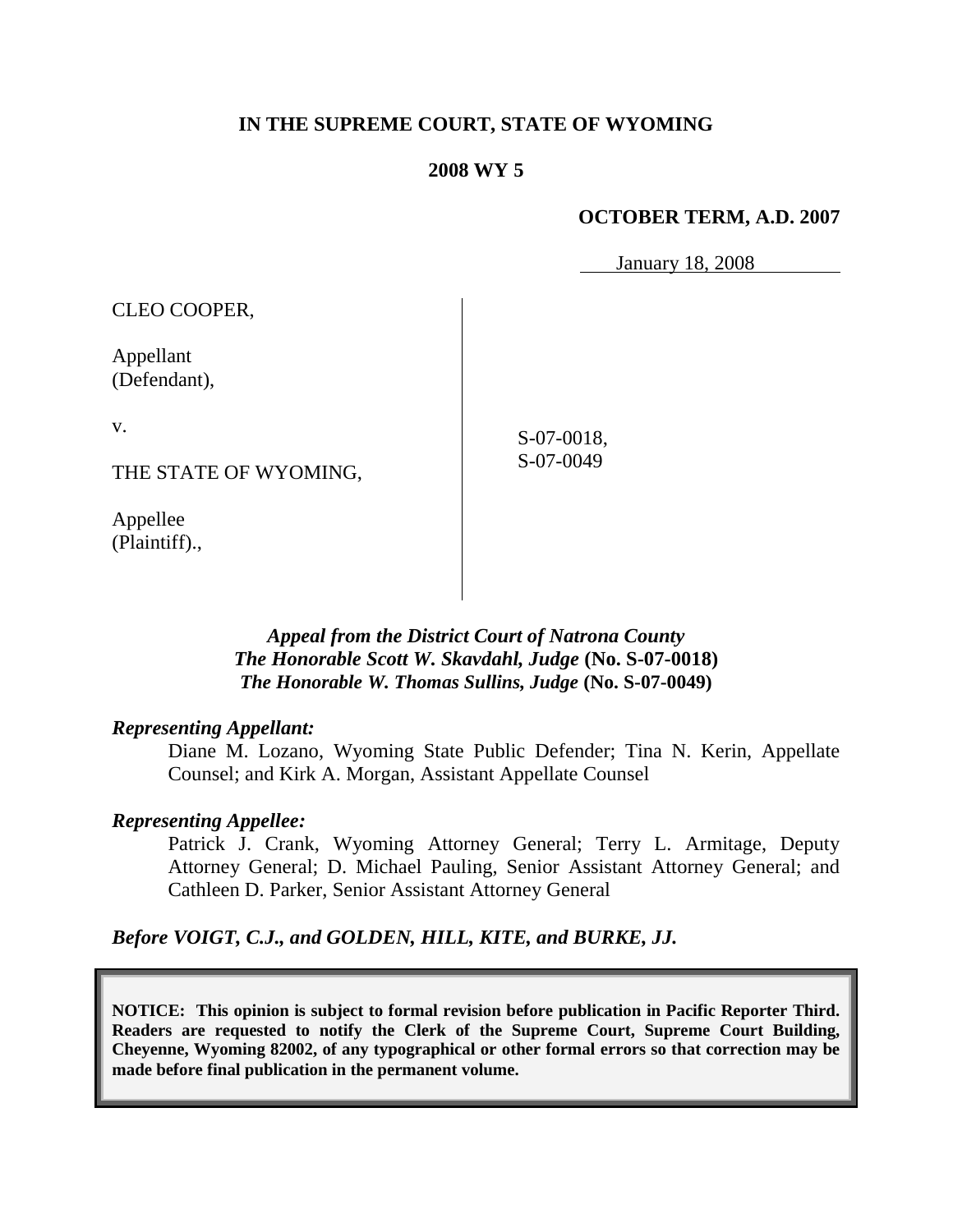# **HILL, Justice.**

[¶1] After trial, a jury convicted Cleo Cooper (Cooper) of two counts of forgery, one count of obtaining goods by false pretenses, and one count of unlawful use of credit card. Cooper argues on appeal that the district court should not have admitted the testimony of the handwriting expert, and that the prosecution committed misconduct in its closing. We affirm.

## **ISSUES**

[¶2] Cooper sets forth two issues on appeal:

- 1. Did the trial court abuse its discretion when it allowed the testimony of a handwriting expert whose training and education consisted primarily of one two-week course, and whose testimony was not based on a reliable application of the approved methodology?
- 2. Did the cumulative effect of several acts of prosecutorial misconduct during closing arguments prejudice [Cooper] and deny him of a fair trial?

# **FACTS**

[¶3] In July of 2005, American Express issued a credit card to Henry Clark, mailing it to his residence at 1705 East 15<sup>th</sup> Street in Casper. However, Mr. Clark had not requested an American Express card. Nevertheless, someone else reported the first card as not having been received, and requested American Express to send a second card to another address in Casper, 1144 Boxelder Street. This is Cooper"s address.

[¶4] The second American Express card sent out in Henry Clark"s name was activated on July 27, 2005. That same day, Cooper used the card to purchase \$1,200.00 worth of prepaid credit cards, a prepaid phone card worth \$212.03, and a soda at Loaf "N Jug #104 in Casper. The very next day, on July 28, 2005, Cooper visited another Loaf "N Jug (#102) in Casper, and used Henry Clark"s credit card to buy several small items.

[¶5] Using surveillance videos, Loaf "N Jug employees created still pictures of the purchases at issue. The times on the videos were coordinated with the times on cash register receipts. As a result of the investigation, Cooper was charged on December 12, 2005, with two counts of forgery under Wyo. Stat. Ann.  $\S$  6-3-602(a)(ii), one count of obtaining goods by false pretenses under Wyo. Stat. Ann. § 6-3-407(a)(i), and one count of unlawful use of a credit card under Wyo. Stat. Ann § 6-3-802(a)(b)(i).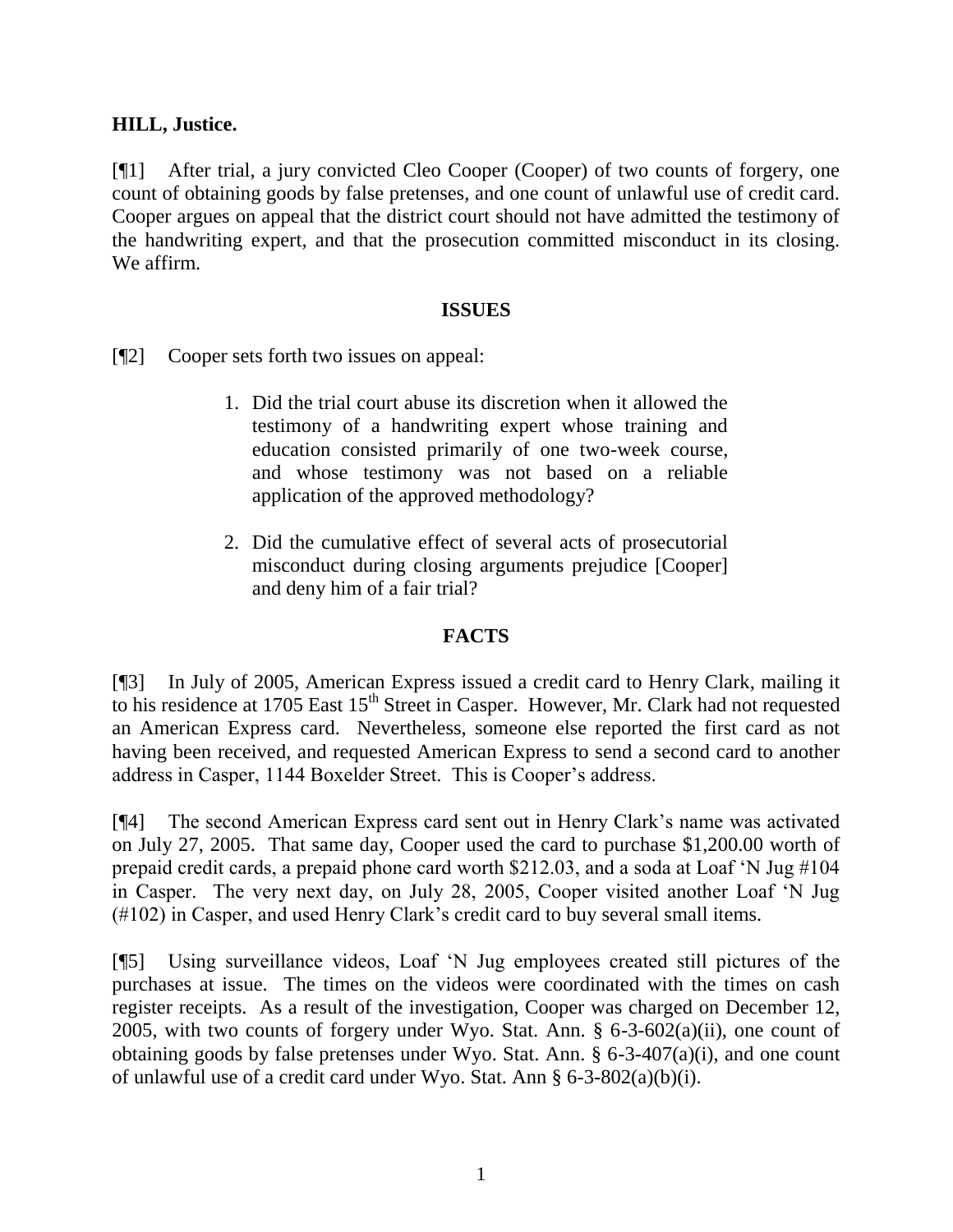[¶6] Prior to trial, Cooper filed a *Motion in Limine* to exclude testimony from the State"s document examiner, Casper Police Officer Chris Reed, but after a hearing on the motion, the court ruled that Officer Reed would be allowed to testify. During trial, Cooper was identified by the Loaf "N Jug employees who assisted Cooper in the transactions. Officer Reed also testified that, although she could not conclude that Cooper signed the credit card receipts, she could conclude that the receipts were all signed by the same person.

[¶7] The jury found Cooper guilty on all four counts. After merging the false pretenses and unlawful use convictions into the forgery convictions for purposes of sentencing, two consecutive sentences of 7 to 10 years were imposed. This appeal followed.

# **DISCUSSION**

## *Expert Testimony*

[¶8] In his first issue on appeal, Cooper faults the district court for allowing Officer Chris Reed, a handwriting examiner for the Casper Police Department, to testify at trial. The State contends that the expert's testimony was properly admitted.

[¶9] A decision to admit or reject expert testimony rests solely within the discretion of the district court and is not disturbed on appeal absent a clear showing of an abuse of discretion. *Williams v. State,* 2002 WY 184, ¶ 5, 60 P.3d 151, 153-154 (Wyo. 2002).

[¶10] When reviewing matters pertaining to the admission of testimony of expert witnesses, we look to the standard this Court adopted in *Bunting v. Jamieson,* 984 P.2d 467 (Wyo. 1999). In that case, this Court adopted the reasoning used by the United States Supreme Court in *Daubert v. Merrell Dow Pharmaceuticals, Inc.,* 509 U.S. 579, 113 S. Ct. 2786, 125 L. Ed. 2d 469 (1993), which has been further clarified as follows:

> The trial court must have the same kind of latitude in deciding how to test an expert's reliability, and to decide whether or when special briefing or other proceedings are needed to investigate reliability, as it enjoys when it decides whether or not that expert's relevant testimony is reliable. Our opinion in *Joiner* [*General Electric Co. v. Joiner*, 522 U.S. 136, 118 S. Ct. 512, 139 L. Ed. 2d 508 (1997)] makes clear that a court of appeals is to apply an abuse-of-discretion standard when it "review[s] a trial court's decision to admit or exclude expert testimony." 522 U.S. at 138-39, 118 S. Ct. 512, 139 L.Ed.2d 508. That standard applies as much to the trial court's decisions about how to determine reliability as to its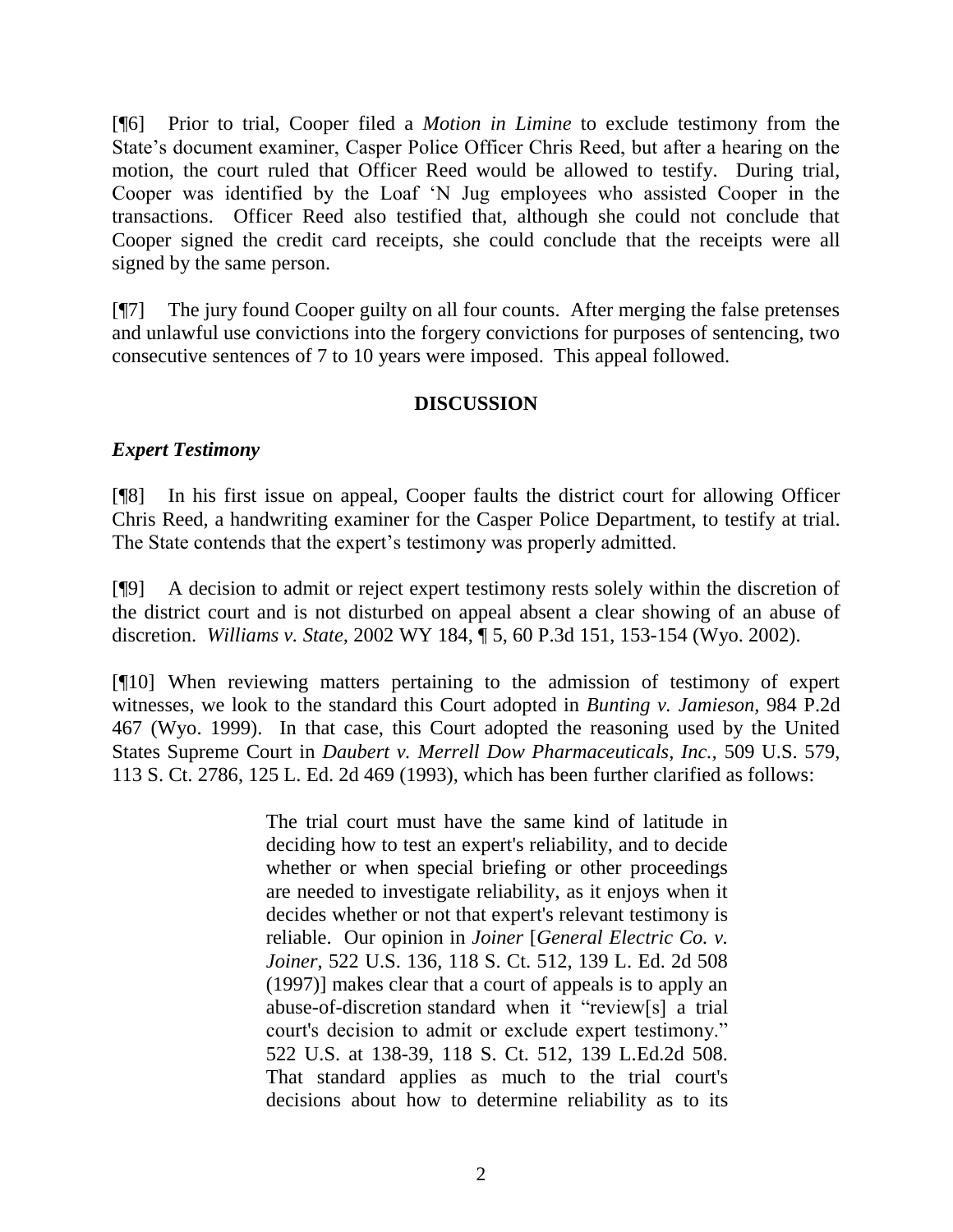ultimate conclusion. . . . Thus, whether *Daubert's* specific factors are, or are not, reasonable measures of reliability in a particular case is a matter that the law grants the trial judge broad latitude to determine.

*Kumho Tire Company, Ltd. v. Carmichael*, 526 U.S. 137, 119 S. Ct. 1167, 1176, 143 L. Ed. 2d 238 (1999). "In determining whether there has been an abuse of discretion, the ultimate issue is whether or not the court could reasonably conclude as it did." *Campbell v. Studer*, 970 P.2d 389, 392 (Wyo. 1998).

""[D]ecisions of the trial court with respect to the admissibility of evidence are entitled to considerable deference and, as long as there exists a legitimate basis for the trial court's ruling, that ruling will not be reversed on appeal."" It is also well established that a district court judgment may be affirmed on any proper legal grounds supported by the record. However, where the law imposes a duty on the district court to make findings on the record, we will not speculate as to the reasons for the decision.

*Bunting*, 984 P.2d at 470 (quoting *English v. State*, 982 P.2d 139, 143 (Wyo. 1999)).

A qualified expert witness may testify about scientific, technical, or specialized knowledge if such testimony will help the jury understand the case. W.R.E. 702. This court has adopted the federal *Daubert* model imposing gatekeeping responsibilities on trial courts deciding whether scientific or technical expert testimony is admissible. See *Bunting v. Jamieson*, 984 P.2d 467, 471 (Wyo. 1999) (citing *Daubert v. Merrell Dow Pharmaceuticals, Inc.*, 509 U.S. 579, 592-93, 113 S. Ct. 2786, 2796, 125 L.Ed.2d 469 (1993)). In doing so, however, we did not "abandon our own precedent regarding the admissibility of expert testimony." *Bunting*, 984 P.2d at 471. Under the *Daubert* model, the trial court must first determine whether the expert's methodology is reliable; then the court must determine whether the proposed testimony "fits" the facts of the particular case. *Id.* A district court's decision to admit or reject expert testimony is a decision solely within that court's discretion. *Seivewright v. State*, 7 P.3d 24, 29 (Wyo. 2000); *Springfield v. State*, 860 P.2d 435,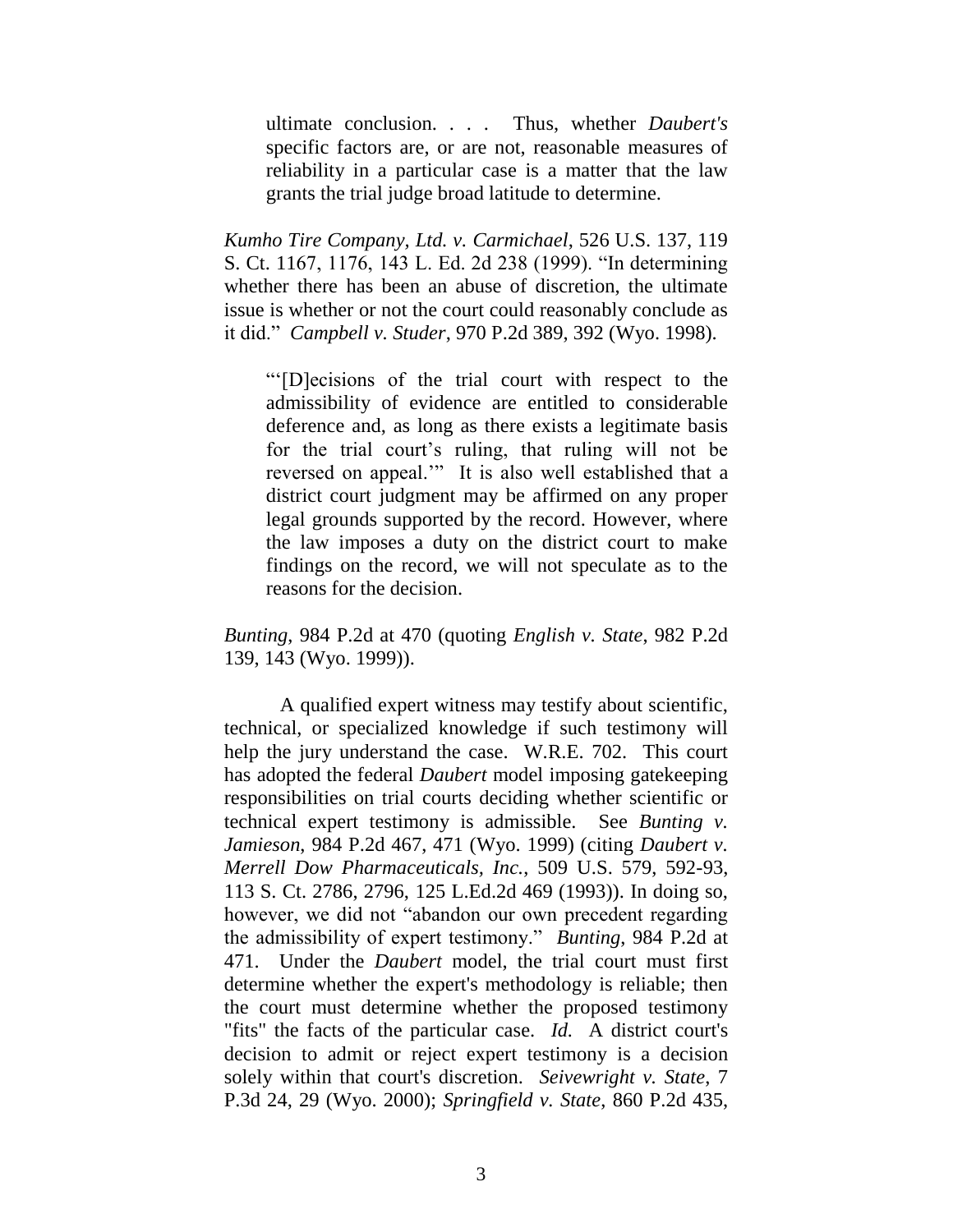438 (Wyo. 1993); *Betzle v. State*, 847 P.2d 1010, 1022 (Wyo. 1993).

*Williams v. State*, 2002 WY 184, ¶ 5, 60 P.3d 151, 153-54 (Wyo. 2002).

[¶11] In light of the standard elicited above, we begin with a more detailed look at Cooper's claim. Specifically, he argues that Officer Reed lacked expertise as a handwriting expert, and insists that by admitting her testimony, the district court denied him a fair trial, necessitating reversal of all his convictions. The State disagrees, and in support of its argument points to the record and the "uncontroverted testimony" showing that Cooper completed all three fraudulent transactions.

[¶12] We must determine whether or not the district court appropriately applied a *Daubert* analysis in this case. In the first prong of *Daubert,* there are four non-exclusive factors utilized for guiding a trial court in its inquiry into the reliability of proffered expert testimony:

- 1. Whether the theory or technique in question can be and has been tested;
- 2. Whether it has been subjected to peer review and publication;
- 3. The known or potential rate of error for the utilized theory or technique along with the existence and maintenance of standards controlling the applicable process; and
- 4. The degree of acceptance within the relevant scientific community.

*Bunting,* 984 P.2d at 472. *Bunting* also discussed additional factors that may be utilized by a trial court in fulfilling its gatekeeping function including:

- 1. The experience and specialized expertise of the proffered expert;
- 2. Whether or not that expert is testifying about matters occurring "naturally and directly" out of research conducted independent of litigation; and
- 3. Any "non-judicial" utilization of the expert methodology in question.

*Id.*

[¶13] In this case, Cooper contends, as he did in his motion in limine before trial, that Officer Reed was not qualified, and that her testimony was not the product of reliable application of approved methods because she failed to take notes or provide any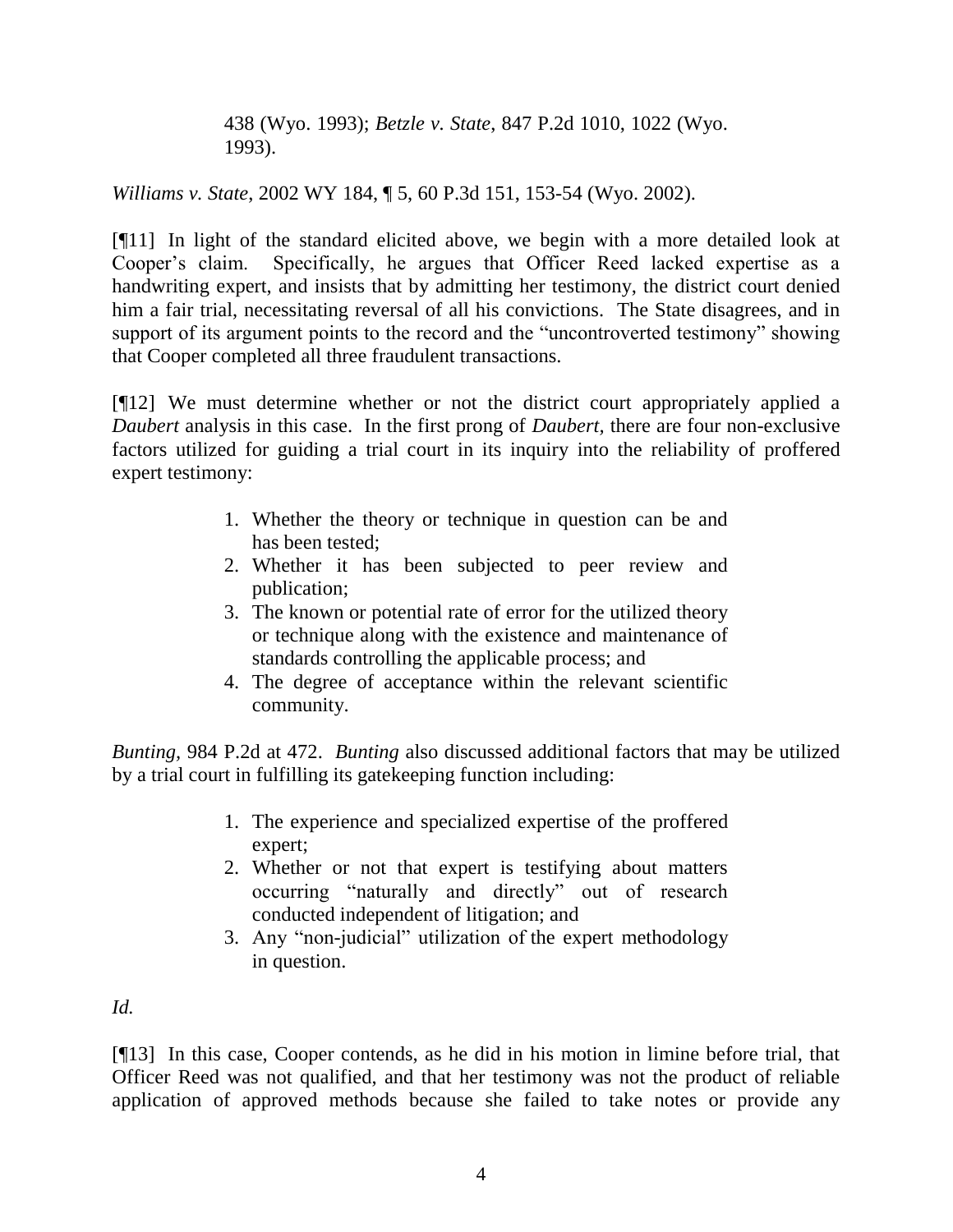documentation whatsoever that would act as a foundation for her opinion. Cooper complains that the officer's only training on document examination was an 80-hour course she attended in 2000, and furthermore, that she has no certifications or licenses in document examination. In fact, at the liminal hearing prior to trial, Cooper's own expert testified that the officer was not qualified to testify as a handwriting expert.

[¶14] In countering Cooper"s claims, Officer Reed testified both during the motion hearing and at trial regarding the methodology or scientific technique used in examining the questioned documents in this case. She testified that her work is tested and subjected to peer review. Furthermore, she explained the potential error rates associated with the methodology and that the methodology is accepted within the community of forensic document examiners. Also, the officer testified that the methodology used was the same method accepted and utilized by the American Board of Forensic Documents Examiners and other experts in the scientific field. Even Cooper"s expert conceded that the methodology used was proper.

[¶15] Officer Reed also testified with respect to her qualifications. She completed an 80-hour handwriting analysis training course conducted by the United States Secret Service and has over five years of practical analysis encompassing at least 100-150 documents. After the officer's testimony, the district court made specific findings, excerpted in pertinent part below:

- 1) Officer Reed"s expert testimony was reliable and relevant;
- 2) The document examination fits the facts of the particular case;
- 3) The technique was valid for evaluating questioned documents;
- 4) The technique had been subject to peer review and publication;
- 5) There was a known or potential rate of error for utilizing the technique;
- 6) It was accepted within the specific testing community; and
- 7) Any challenges to Officer Reed"s use of standard operating procedures and ability to form an opinion can be addressed on cross-examination.

[¶16] We are confident that under the *Daubert* model, the trial court properly determined that Officer Reed"s methodology was reliable and, subsequently, that her testimony fit the facts of this case. Accordingly, we conclude that the court's decision to admit Officer Reed"s testimony in this instance was not an abuse of discretion.

# *Prosecutorial Misconduct*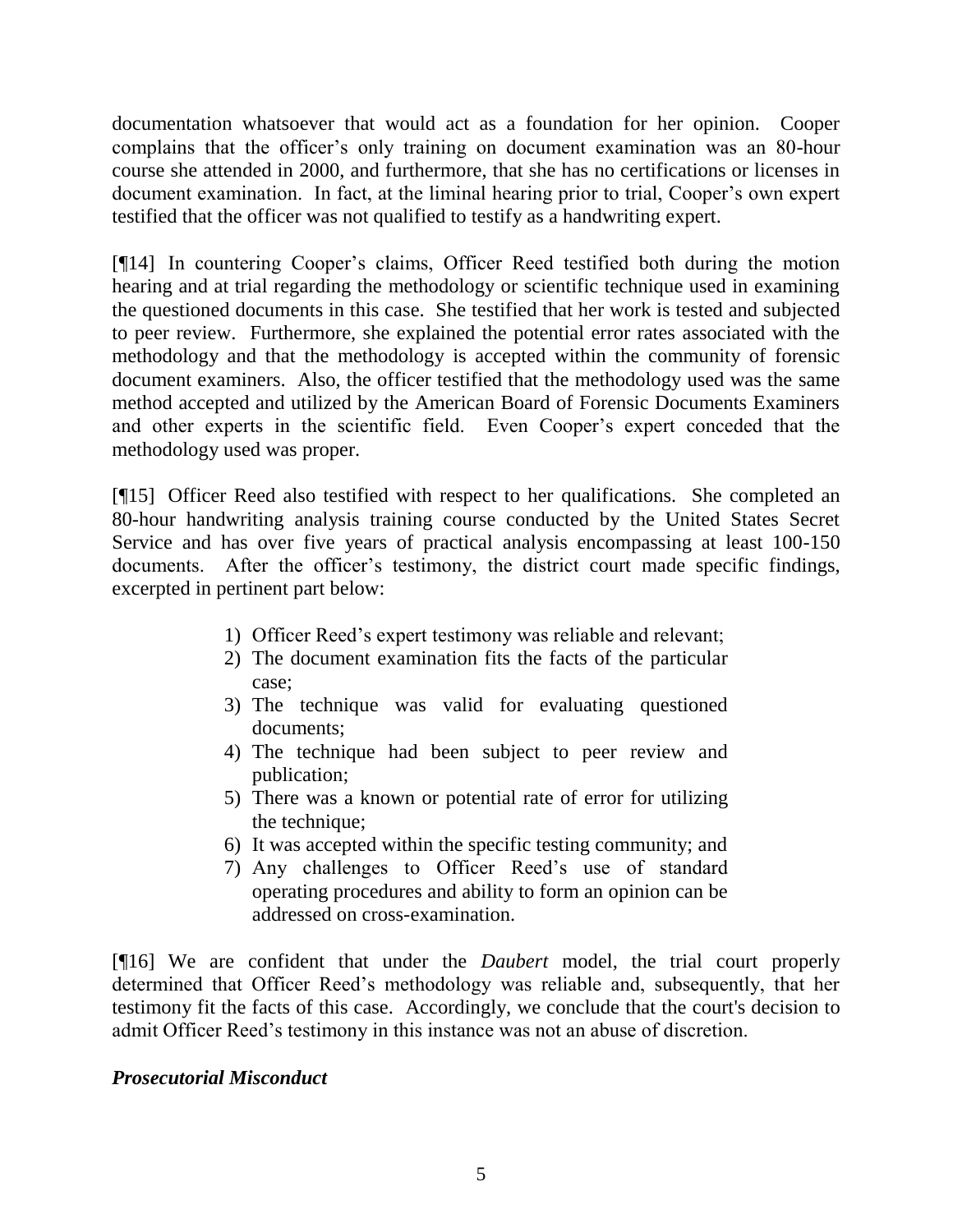[¶17] Next, Cooper claims that his convictions should be reversed because of prosecutorial misconduct that allegedly occurred during closing arguments. Cooper argues first that the prosecutor incorrectly stated that Cooper admitted to being present in the stores, and second that the prosecutor improperly stated that Detective Tina Tweedy received journals/logs of certain credit card transactions and improperly emphasized that the journals related to a separate crime. In response, the State contends that, when viewed in their proper context, the prosecutor"s comments were not prejudicial.

[¶18] In reviewing claims of prosecutorial misconduct, we have previously stated:

Prosecutorial misconduct "has always been condemned in this state*.*" *Earll v. State*, 2001 WY 66, ¶ 9, 29 P.3d 787, [789- 90] (Wyo. 2001) (quoting *Valerio v. State*, 527 P.2d 154, 156 (Wyo. 1974)). Whether such misconduct has been reviewed on the basis of harmless error, W.R.Cr.P. 52(a) and W.R.A.P. 9.04, or on the basis of plain error, W.R.Cr.P. 52(b) and W.R.A.P. 9.05, this Court has focused on whether such error affected the accused's "substantial rights." The accused"s right to a fair trial is a substantial right. "Before we hold that an error has affected an accused's substantial right, thus requiring reversal of a conviction, we must conclude that, based on the entire record, a reasonable possibility exists that, in the absence of the error, the verdict might have been more favorable to the accused." *Earll*, ¶ 9, [29 P3d. at 789-90].

[¶19] *Williams v. State*, 2002 WY 136, ¶ 21, 54 P.3d 248, 254 (Wyo. 2002) (some citations omitted). This Court has also recognized the difficulty in determining what constitutes impermissible prosecutorial conduct:

> The question of the propriety of a given statement is not one that can be decided by reference to a judicial checklist of improper words or prohibited phrases to determine if error is present. Of necessity, each statement must be considered in the context in which it was made and in the context of the evidence produced at trial.

*Barela v. State,* 787 P.2d 82, 83 (Wyo. 1990).

[¶20] Claims of prosecutorial misconduct are settled by reference to the entire record and hinge on whether or not the defendant's case has been so prejudiced as to constitute the denial of a fair trial. *English v. State,* 982 P.2d 139, 143 (Wyo. 1999) (citing *Gayler v. State,* 957 P.2d 855, 860 (Wyo. 1998)). The propriety of any comment within a closing argument is judged "in the context of the prosecutor's entire argument,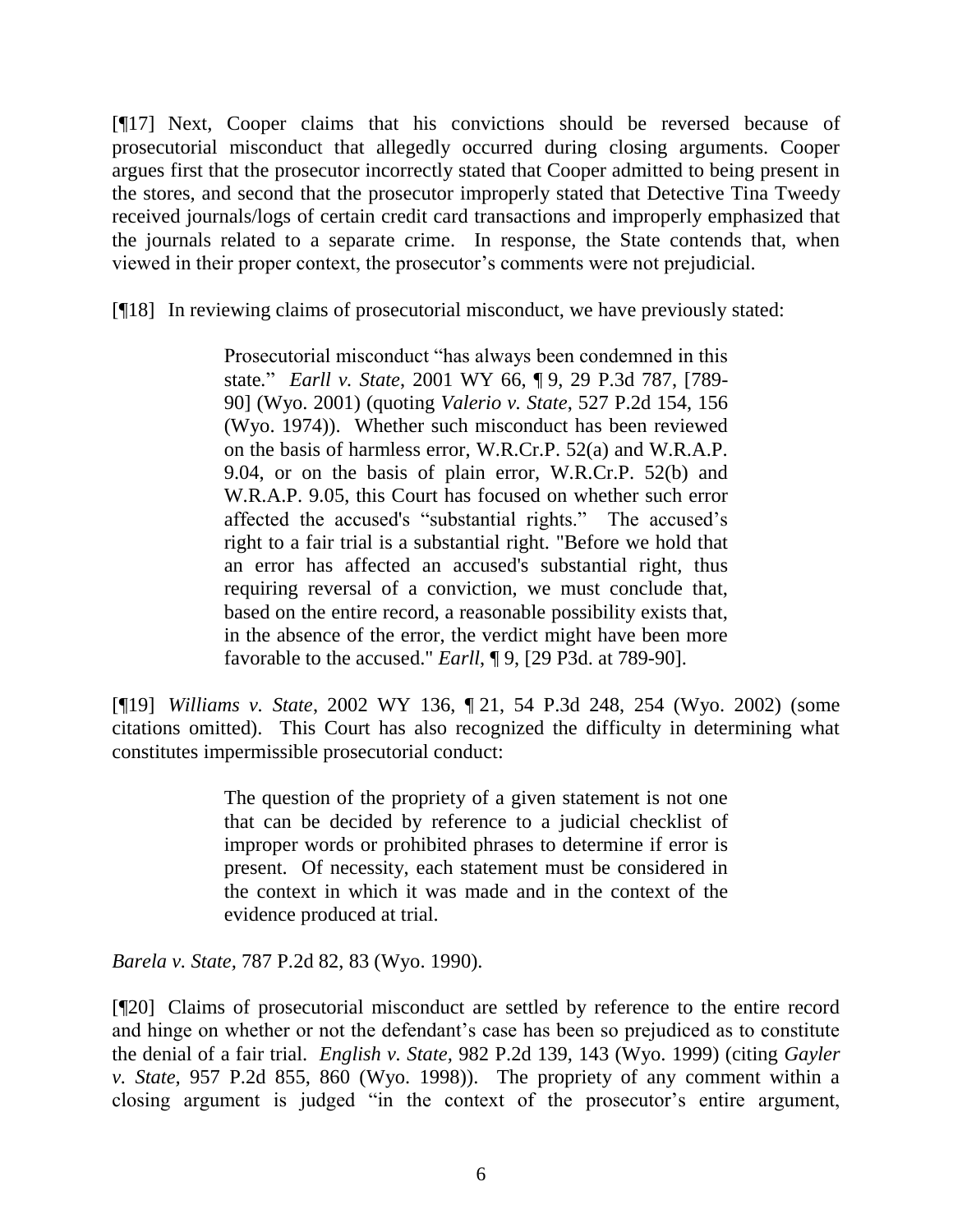considering the context of the statements and comparing them with the evidence produced at the trial." *Wilks v. State,* 2002 WY 100, ¶ 26, 49 P.3d 975, 986 (Wyo. 2002) (citing *Burton v. State,* 2002 WY 71, ¶ 11, 46 P.3d 309, 313 (Wyo. 2002)). The burden of proving prejudicial error rests with Cooper. *Wilks, ¶* 26*,* 49 P.3d at 986; *see also Taylor v. State,* 2001 WY 13, ¶ 19, 17 P.3d 715, 722 (Wyo. 2001).

[¶21] Because Cooper did not object at trial to the prosecutor"s alleged misconduct, the standard of review is plain error. That standard requires first, that the record must be clear as to the incident which is alleged as error. Second, the party claiming the error must demonstrate that a clear and unequivocal rule of law was violated. Finally, that party must prove a substantial right has been denied him and, as a result, he has been materially prejudiced. *Wilks,* ¶ 7, 49 P.3d at 981.

[¶22] With these ideas in mind, we turn to the comments with which Cooper takes issue. First, Cooper claims the prosecutor misstated that Cooper had admitted to being in the stores. The prosecutor said, "Ladies and gentleman, he's in the store. They've said that." This statement, however, is immediately followed by a discussion of testimony from the store clerks. The prosecutor's comments to "they" could reasonably relate to the multiple witnesses that identified Cooper, not to Cooper himself, especially because Cooper exercised his right not to testify. Furthermore, even though Cooper never admitted to being present in the stores, the theory of defense jury instruction and Cooper's closing argument alluded to Cooper"s presence in the stores. First, the theory of defense instruction reads, "It is the defendant"s theory of the case and position that merely being present at the scene of a crime is not sufficient...."<sup>1</sup> Second, in closing, Cooper's own counsel implies that Cooper was in the stores when he stated, "[M]aybe she didn"t want him to see that that time was actually accurate because that would put Cleo Cooper in that store at a different time and would make it impossible for him to be the person that signed those credit card receipts."

[¶23] Given the magnitude of the evidence against Cooper, Cooper's counsel's remarks, and the prosecutor's relatively benign reference to "they," there seems to be no reasonable probability that the prosecutor's comments adversely affected the outcome of Cooper's trial.

[¶24] Cooper's next claim of misconduct is that the prosecutor misrepresented Detective Tweedy"s testimony when the prosecutor made the following statement: "They talked about these electronic journals and how the detective didn"t pick them up, but they were given to her. What did the detective tell you, ladies and gentleman? That was a separate crime." In response to Cooper"s claim, the State acknowledges that Detective Tweedy

<sup>1</sup> Cooper claims, in passing, that the State mischaracterized the Theory of the Case jury instruction as an admission that Cooper was present in the stores. We find nothing in the record that supports this contention, and without further argument or support by Cooper, we give this sideline argument no credence.